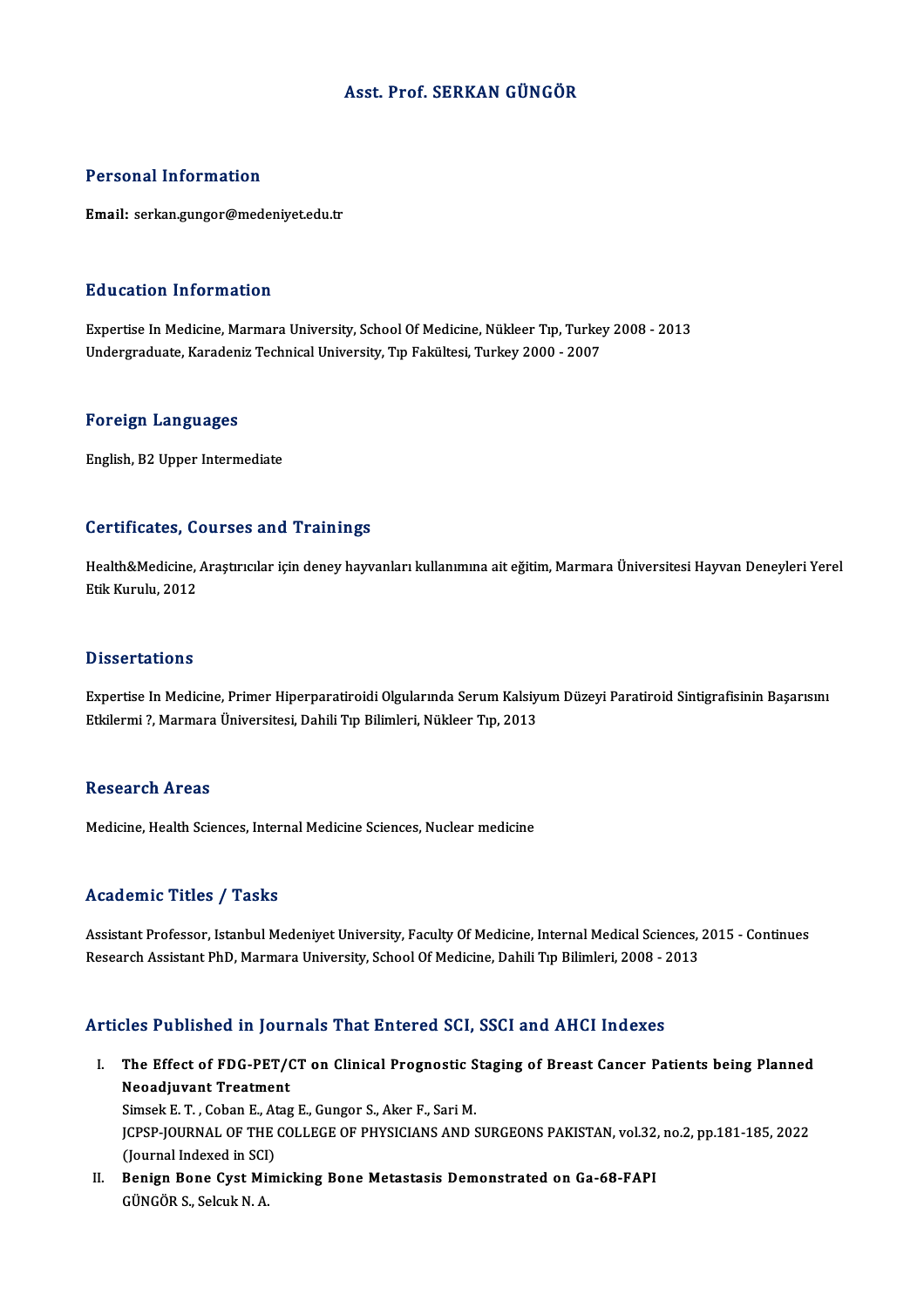CLINICAL NUCLEAR MEDICINE, vol.47, no.1, 2022 (Journal Indexed in SCI)

- CLINICAL NUCLEAR MEDICINE, vol.47, no.1, 2022 (Journal Indexed in SCI)<br>III. Usefulness of dynamic fluorodeoxyglucose positron emission tomography/computed tomography in<br>diagnosing pulmanawy artarioyanaws malformation mimia CLINICAL NUCLEAR MEDICINE, vol.47, no.1, 2022 (Journal Indexed in SCI)<br>Usefulness of dynamic fluorodeoxyglucose positron emission tomography/co<br>diagnosing pulmonary arteriovenous malformation mimicking a lung tumour<br>C<sup>inco</sup> Usefulness of dynan<br>diagnosing pulmona<br>GÜNGÖR S., Yakar H. I.<br>INTERACTIVE CARDIO diagnosing pulmonary arteriovenous malformation mimicking a lung tumour<br>GÜNGÖR S., Yakar H. I.<br>INTERACTIVE CARDIOVASCULAR AND THORACIC SURGERY, vol.33, no.4, pp.665-667, 2021 (Journal Indexed in<br>SCD GÜN<br>INTE<br>SCI)<br>Bros
- INTERACTIVE CARDIOVASCULAR AND THORACIC SURGERY, vol.33, no.4, pp.665-667, 2021 (Journal Carcinoma Demonstrated on FDG PET/CT<br>IV. Breast Metastasis of Primary Peritoneal Carcinoma Demonstrated on FDG PET/CT SCI)<br>Breast Metastasis of<br>GÜNGÖR S., Girgin R. B.<br>CLINICAL NUCLEAP ME Breast Metastasis of Primary Peritoneal Carcinoma Demonstrated<br>GÜNGÖR S., Girgin R. B.<br>CLINICAL NUCLEAR MEDICINE, vol.46, no.9, 2021 (Journal Indexed in SCI)<br>The Bole of EDC BET/CT to Evoluction of Avillary Lymph Nodes of

GÜNGÖR S., Girgin R. B.<br>CLINICAL NUCLEAR MEDICINE, vol.46, no.9, 2021 (Journal Indexed in SCI)<br>V. The Role of FDG PET/CT to Evaluation of Axillary Lymph Nodes after Neoadjuvant Chemotherapy in<br>Preast Cancer CLINICAL NUCLE<br>The Role of FD<br>Breast Cancer<br>Simeek E.T. Col The Role of FDG PET/CT to Evaluation of Axillary Lyr<br>Breast Cancer<br>Simsek E. T. , Coban E., Atag E., Gungor S., Sari M., Gurleyik G.<br>JCRSP JOUPMAL OF THE COLLECE OF PHYSICIANS AND SUP.

Breast Cancer<br>Simsek E. T. , Coban E., Atag E., Gungor S., Sari M., Gurleyik G.<br>JCPSP-JOURNAL OF THE COLLEGE OF PHYSICIANS AND SURGEONS PAKISTAN, vol.31, no.7, pp.792-797, 2021<br>(Journal Indexed in SCI) Simsek E. T., Coban E., Atag E., Gungor S., Sari M., Gurleyik G. JCPSP-JOURNAL OF THE COLLEGE OF PHYSICIANS AND SURGEONS PAKISTAN, vol.31, no.7, pp.792-797, 2021<br>(Journal Indexed in SCI)<br>VI. Correlations of Primary Tumor SUVmax and Axillary Lymph Node SUVmax with Molecular Subtypes<br>of I

(Journal Indexed in SCI)<br>Correlations of Primary T<br>of Invasive Breast Cancer<br>Altas A. Aslavan S.O. Curlay Correlations of Primary Tumor SUVmax an<br>of Invasive Breast Cancer<br>Aktas A., Aslayan S. O. , Gurleyik M. G. , Gungor S.<br>INDIAN JOUPMAL OF SUPCERY 2021 (Journal Is

of Invasive Breast Cancer<br>Aktas A., Aslayan S. O. , Gurleyik M. G. , Gungor S.<br>INDIAN JOURNAL OF SURGERY, 2021 (Journal Indexed in SCI)

Aktas A., Aslayan S. O. , Gurleyik M. G. , Gungor S.<br>INDIAN JOURNAL OF SURGERY, 2021 (Journal Indexed in SCI)<br>VII. Comparison of WHO, RECIST 1.1, EORTC, and PERCIST criteria in the evaluation of treatment<br>neapones in malig response in malignant solid tumors.<br>ARAS M., ERDIL T., DANE F., Gungor S., ONES T., DEDE F., INANIR S., TUROGLU H. Comparison of WHO, RECIST 1.1, EORTC, and PERCIST criteria in the ev<br>response in malignant solid tumors.<br>ARAS M., ERDIL T., DANE F., Gungor S., ONES T., DEDE F., INANIR S., TUROGLU H.<br>Nuclear medicine communications. wel 2

Nuclear medicine communications, vol.37, pp.9-15, 2016 (Journal Indexed in SCI Expanded)

ARAS M., ERDIL T., DANE F., Gungor S., ONES T., DEDE F., INANIR S., TUROGLU H.<br>Nuclear medicine communications, vol.37, pp.9-15, 2016 (Journal Indexed in SCI Expanded)<br>VIII. Clinical Impact of Preoperative Sentinel Lymph N Nuclear medicine communications, vol.3<br>Clinical Impact of Preoperative Sent<br>Interscapular Malignant Melanoma.<br>OZCUVEN S. Cunger S. ABAS M. SACAK Clinical Impact of Preoperative Sentinel Lymp<br>Interscapular Malignant Melanoma.<br>OZGUVEN S., Gungor S., ARAS M., SACAK B., DEDE F.<br>Clinical pucker medicine val 40, pp.762-2-2015 (Je) Interscapular Malignant Melanoma.<br>OZGUVEN S., Gungor S., ARAS M., SACAK B., DEDE F.<br>Clinical nuclear medicine, vol.40, pp.762-3, 2015 (Journal Indexed in SCI Expanded)

- OZGUVEN S., Gungor S., ARAS M., SACAK B., DEDE F.<br>Clinical nuclear medicine, vol.40, pp.762-3, 2015 (Journal Indexed in SCI Expanded)<br>IX. Bilateral multiple pulmonary (18)F-FDG microembolisms demonstrated on PET/CT.<br>Cunger Clinical nuclear medicine, vol.40, pp.762-3, 2015 (Jo<br>Bilateral multiple pulmonary (18)F-FDG microsomers, MAZICAN M., KOC I., BAL H., MAZICAN N. Bilateral multiple pulmonary (18)F-FDG microembolisms demonstrated on PET/CT.<br>Gungor S., MAZICAN M., KOC I., BAL H., MAZICAN N.<br>Revista espanola de medicina nuclear e imagen molecular, vol.34, pp.333-4, 2015 (Journal Index Gungor S., N<br>Revista espa<br>Expanded)<br>Ingidentell
- Expanded)<br>X. Incidentally detected right-to-left intracardiac shunt with Eisenmenger syndrome on V/Q SPECT/CT. Expanded)<br>Incidentally detected right-to-left intracardiac sh<br>Gungor S., ARAS M., NOVRUZOV F., SUNBUL M., DEDE F.<br>Reviste espanels de medisine auslear e imesen melecula Incidentally detected right-to-left intracardiac shunt with Eisenmenger syndrome on V/Q SPI<br>Gungor S., ARAS M., NOVRUZOV F., SUNBUL M., DEDE F.<br>Revista espanola de medicina nuclear e imagen molecular, vol.34, pp.215-6, 201 Gungor S., A<br>Revista espa<br>Expanded)<br>Esuse of u Revista espanola de medicina nuclear e imagen molecular, vol.34, pp.215-6, 2015 (Journal Indexed in SCI<br>Expanded)<br>XI. Fever of unknown origin (FUO) due to deep-venous thrombosis: diagnostic importance of FDG<br>PET/CT
- Expanded<br>Fever of<br>PET/CT.<br>Cursor S Fever of unknown origin (FUO) due to deep-venous t<br>PET/CT.<br>Gungor S., KOC K., ONES T., INANIR S., ERDIL T., TUROGLU H.<br>Povista espanela de medicina nuclear e imagen melecular, ve

PET/CT.<br>Gungor S., KOC K., ONES T., INANIR S., ERDIL T., TUROGLU H.<br>Revista espanola de medicina nuclear e imagen molecular, vol.34, pp.73-4, 2015 (Journal Indexed in SCI<br>Evnanded) Gungor S., F<br>Revista esp:<br>Expanded)

# Articles Published in Other Journals

rticles Published in Other Journals<br>I. Diagnostic Value of Axillary Ultrasound, MRI, and F-18-FDG- PET/CT in Determining Axillary Lymph<br>Node Status in Preest Cancer Patients Node Status in Bendal Journalis<br>Diagnostic Value of Axillary Ultrasoun<br>Node Status in Breast Cancer Patients Diagnostic Value of Axillary Ultrasound, MRI, an<br>Node Status in Breast Cancer Patients<br>Aktas A., Gurleyik M. G. , Aksu S. A. , Aker F., GÜNGÖR S.<br>FUROPEAN JOURNAL OF PREAST HEALTH .vol.19, no.1 Node Status in Breast Cancer Patients<br>Aktas A., Gurleyik M. G. , Aksu S. A. , Aker F., GÜNGÖR S.<br>EUROPEAN JOURNAL OF BREAST HEALTH, vol.18, no.1, pp.37-47, 2022 (Journal Indexed in ESCI)<br>The discreasis and reapence to trea

Aktas A., Gurleyik M. G. , Aksu S. A. , Aker F., GÜNGÖR S.<br>EUROPEAN JOURNAL OF BREAST HEALTH, vol.18, no.1, pp.37-47, 2022 (Journal Indexed in ESCI)<br>II. The diagnosis and response to treatment of an extrapulmonary sarcoido EUROPEAN JOU<br>The diagnosis<br>A case report<br>SIMAV USLU H

SINAV USLU H., Yakar H. I., KANBAY A., Tatoglu M. T., GÜNGÖR S. JOURNAL OF CLINICAL AND ANALYTICAL MEDICINE, vol.8, pp.199-201, 2017 (Journal Indexed in ESCI)